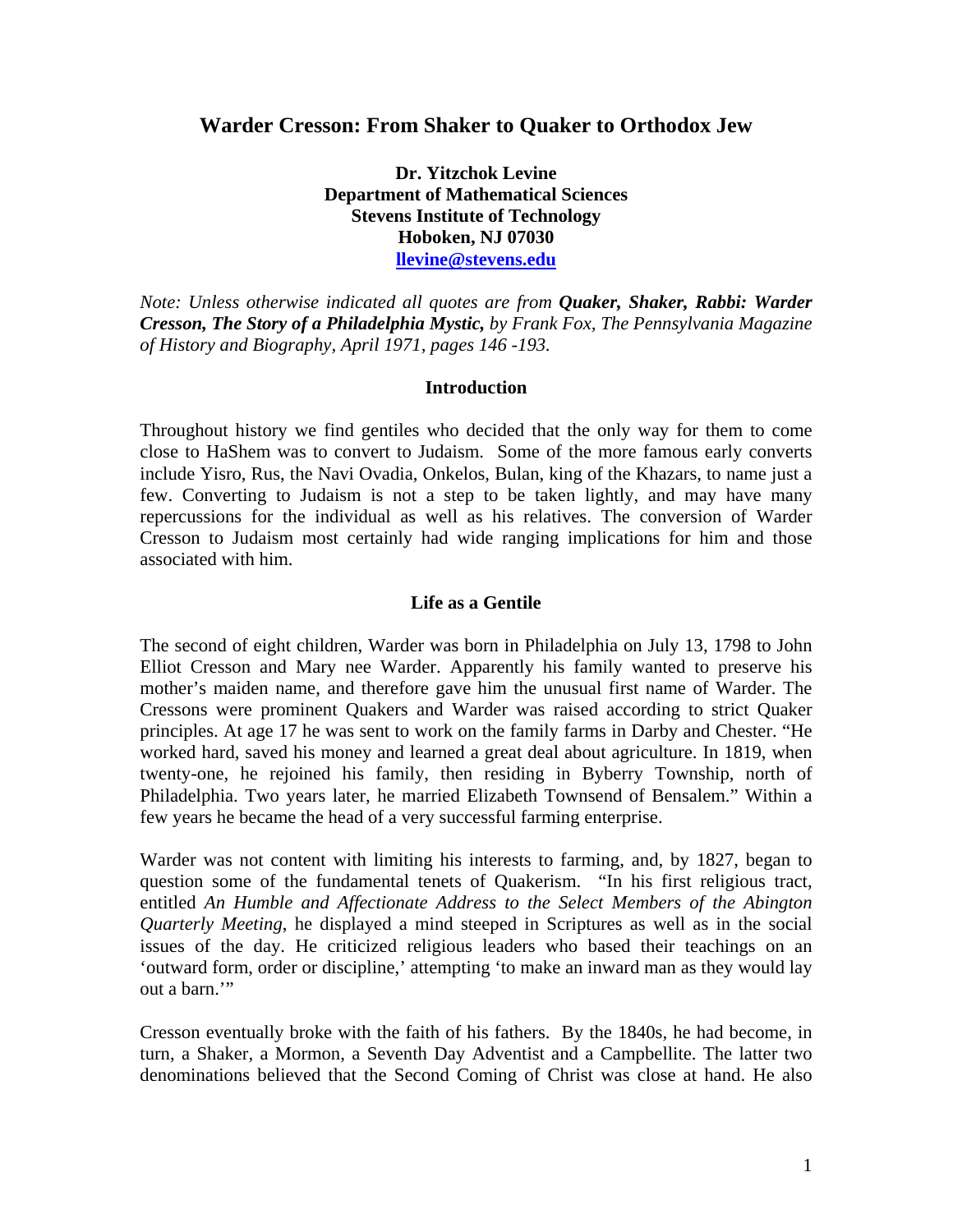became notorious in Philadelphia for religious "haranguing in the streets," where he warned all within earshot of an approaching apocalypse.

In about 1840 Warder became acquainted with Reverend Isaac Leeser, the Hazan of Philadelphia's Mikvah Israel Synagogue. In his *Discourses* published in 1836 Leeser wrote about the time of the messianic redemption "when the Israelites will be assembled from all the countries where they are now scattered." Cresson was influenced by Leeser's writings and also by those of Mordecai Manuel Noah. Noah espoused the belief that the Jews would soon return to Palestine to live in their former national homeland.

By 1844 Cresson became convinced that G-d was about to gather the Jewish people in Jerusalem as a prelude to the "end of days." He wrote, "God must choose some medium to manifest and act through, in order to bring about his designs and promises in this visible world; …This medium or recipient is the present poor, despised, outcast Jew … G-d is about gathering them again [in Jerusalem]." He decided he had to move to Jerusalem to personally witness this great event.

In the spring of 1844 I left everything near and dear to me on earth. I left the wife of my youth and six lovely children, (dearer to me than my natural life), and an excellent farm, with everything comfortable around me. I left all these in the pursuit of truth, and for the sake of Truth *alone.* (Introduction to the Key of David, by W. Cresson, 1852. Available at http://theoccident.org/Cresson/cresson01.html )

### **American Consul to Jerusalem**

Before leaving for Palestine Cresson went to Washington and applied for the position of the first American Consul to Jerusalem. In some way or other he was able to get Dr. I.A. Birkey and Congressman E. Joy Morris, later American minister to Turkey, two influential men from Philadelphia, to recommend him for the job. Morris had recently returned from a trip to the Near East and in a letter Secretary of State John C. Calhoun dated May 1, 1844 wrote that "Jerusalem is now much frequented by Americans." Cresson volunteered to work without compensation and was officially notified of his appointment on May 17.

It turned out to be one of the shortest assignments on record. Barely a week after the commission was issued, Samule D. Ingham of New Hope Pennsylvania, who had served as President Jackson's Secretary to the Treasury, wrote to Calhoun. "The papers have recently announced the appointment of Warder Cresson, Consul to Jerusalem. This man is the brother of Elliot Cresson, who is much distinguished for his activity in the cause of colonization, but the Consul has been laboring under an aberration of mind for many years; his mania is of the religious species. He was born a Quaker, wanted to he a preacher ... and has gone round the compass from one job to another, sometimes preaching about the church doors and in the streets; his passion is for religious controversy and no doubt he expects to convert Jews and Mohammedans in the East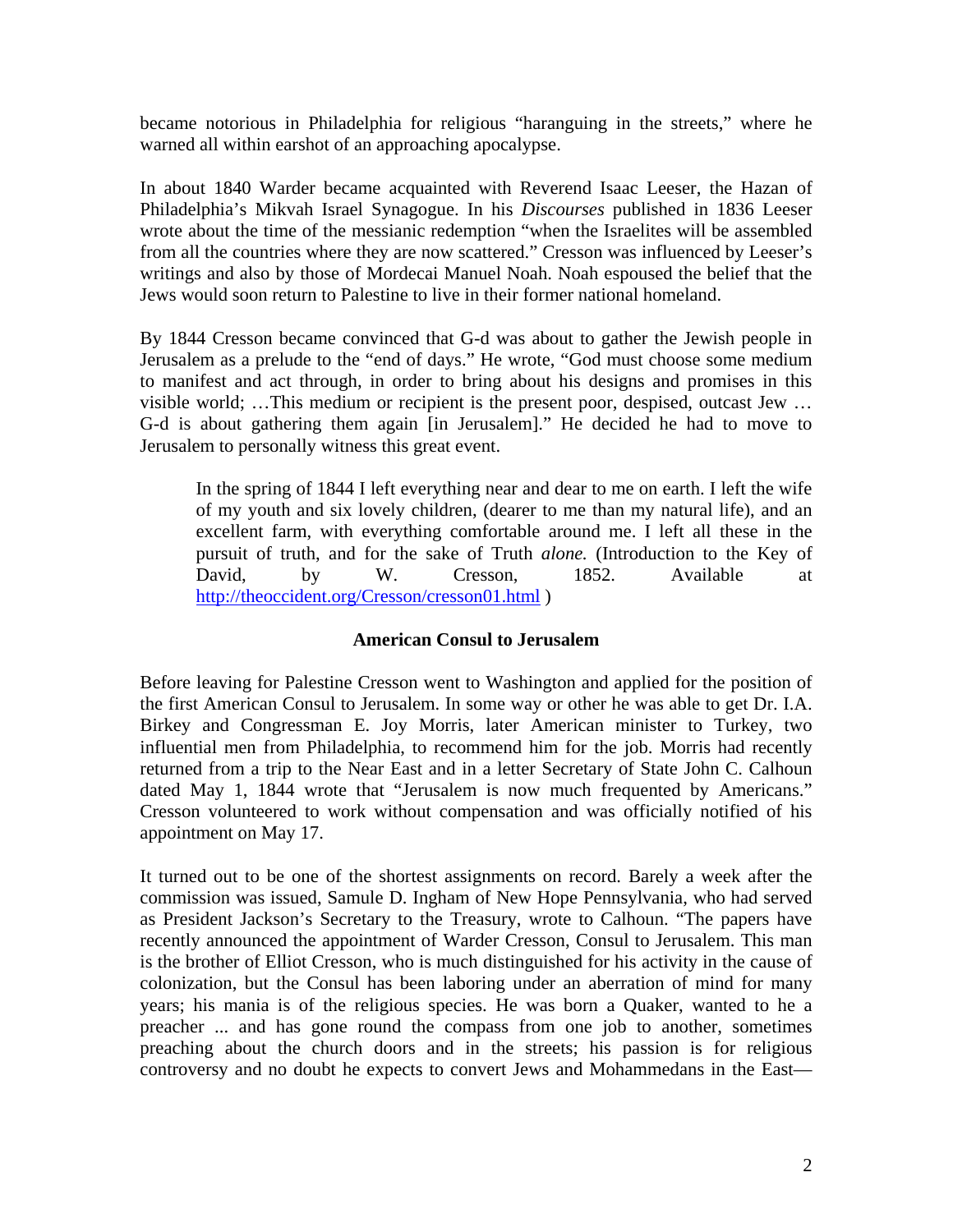but, in truth, he is withal a very weak-minded man and his mind, what there is of it, quite out of order.... His appointment is made a theme of ridicule by all who know him...."

Therefore on June 22, 1844, Calhoun wrote Cresson: "I am instructed by the President to inform you, that, having reconsidered the proposal to establish a Consulate at Jerusalem, he is of the opinion it is not called for by public service, and therefore declines to establish it at present."

However, by this time Cresson was on his way to Jerusalem carrying with him a dove and an American flag! He was therefore unaware that his commission had been revoked. Cresson in fact did act as the American Consul to Jerusalem for about half a year after his arrival.

### **A Momentous Step**

During the next four years Warder found himself being increasing attracted to the Jews of Jerusalem and at the same time developing more and more doubts about his Christian beliefs. He noted many contradictions within the Gospels, and this led him to deny the divinity of Jesus. He was now prepared to take the most drastic step of his life, one that would have far reaching implications for him and his family back in America.

"I remained in Jerusalem in my former faith until the 28th day of March, 1848," he wrote, "when I became fully satisfied that I could never obtain Strength and Rest, but by doing as Ruth did, and saying to her Mother-in-Law, or Naomi (The Jewish Church), 'Entreat me not to leave thee ... for whither thou goest I will go'.... In short, upon the 28th day of March, 1848, I was circumcised, entered the Holy Covenant and became a Jew...." Cresson was then forty-nine years old.

## **Returning Home**

On May 7, 1848, Warder began his return trip to Philadelphia. He was most anxious to see his family whom he "loved most dearly above anything else on earth." During his stay in Jerusalem he had written a number of letters to his family keeping them informed about his activities and his religious conversion. He was confident that he could convince them to adopt his newly-found faith. However, he was in for a rude surprise.

His wife Elizabeth has become a committed Episcopalian and wanted nothing to do with Judaism. In addition, Cresson, who now used the name Michael Boaz Israel, discovered that his wife, whom he had given power of attorney in his absence, had sold the family farm as well as most of his personal effects. In short, Cresson found himself essentially penniless.

Cresson tried to resolve his problems with his wife amicably, but she was not interested. She, together with some other family members, lodged a charge of lunacy against him! "It did not take long for a Sheriff's jury of six men to issue a verdict of insanity." (*Note: According to Black's Law Dictionary, a sheriff's jury is "a jury selected and summoned*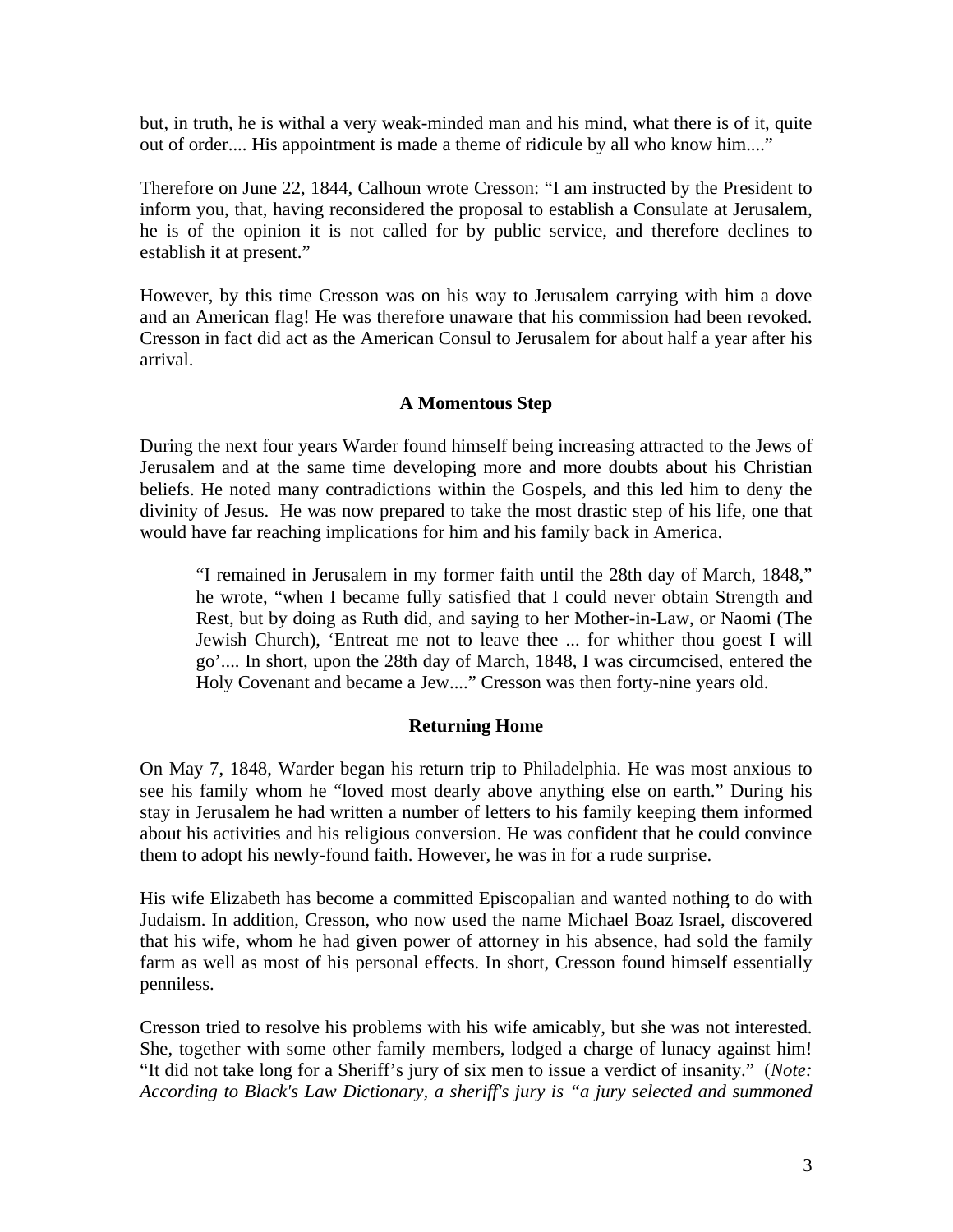*by a sheriff to hold inquests for various purposes, such as assessing damages in an action in which the defendant makes no defense or ascertaining the mental condition of an alleged lunatic.")* 

Cresson, who never spent time in an asylum, appealed the verdict and a trial on the charge of lunacy began on May 13, 1851 in the Philadelphia Court of Common Pleas. It became one of the most celebrated court trials of the 19<sup>th</sup> century.

At the heart of Cresson's defense was his claim that in addition to his family's desire to seize his financial resources was their opposition to his conversion to Judaism. They were sure that anyone who converted from Christianity to Judaism had to be insane. Thus, at the heart of this case was the question of whether a man was free to choose his religious affiliation.

More than 100 witnesses testified at the trial. Ultimately Cresson was vindicated of all charges. Newspapers throughout the country were almost unanimous in their praise for the verdict. Reporters focused on the fact that the issue at stake was one of religious freedom. They noted that Cresson was indeed "a strange bird," with an unsteady disposition as evidenced by his previous religious affiliations. However, they pointed out that it was his conversion to Judaism that had triggered his family's anger and let to the law suit. "If he had become a Roman Catholic they would probably have acquiesced.... They could permit him to become a Shaker, a Millerite, or a Mormon, but when he became a Jew, all confidence in his sanity was lost."

## **Return to Jerusalem, Agricultural Plans**

Cresson/Israel prayed at Congregation Mikveh Israel and lived according to halachah during the four years he spent in Philadelphia after his return from Jerusalem. Eventually he divorced his wife Elizabeth and, in 1852, returned to the Holy Land.

He became even more convinced that the Jews would soon return to the land of Israel. He felt that a necessary precursor to this was the development of agricultural endeavors by Jews. As a result, he proposed a sophisticated plan for the establishment of Jewish agricultural settlements. Indeed, his vision for agricultural development was far reaching, and it anticipated later Zionist efforts.

In 1855 he acquired a tract of land near Jaffa with the intention of putting his plans into practice. However, his planned model farm never developed due to insufficient financial support.

In the mid-1850s he married Rachel Moleano, and became an honored member of Jerusalem's Sephardic community. They had two children, David Ben Zion and Abigail Ruth. Neither child lived to adulthood.

Warder died on October 27, 1860 and was buried on the Mount of Olives "with such honors as are paid only to a prominent rabbi." His unusual life encompassed the almost